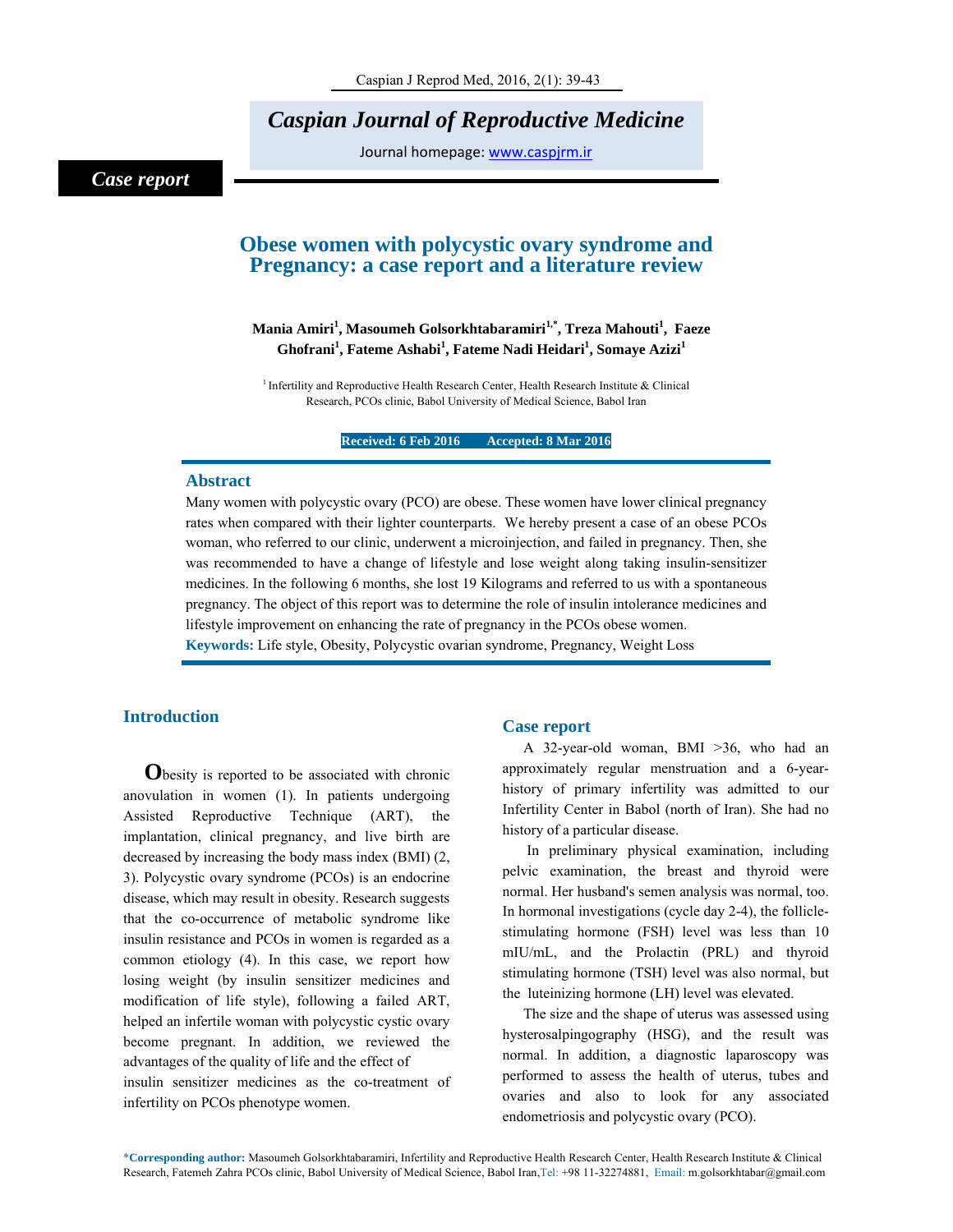First of all, the patient was referred to the PCO clinic for changing her life style and losing weight, but due to her previous attempt to lose weight and the subsequent disappointment, she refused to do it and insisted on Intracytoplasmic Sperm Injection (ICSI). The advantages and the disadvantages of this method were thoroughly explained to the couple. In the initial ultrasound to start the ICSI, some echogen sites were seen in the uterus, and a repairing hysteroscopy was performed prior to ICSI. The pathology reported an endometrial polyp.

Then, the patient entered ICSI by the stimulation of ovulation, but at the time of occyte retrieval, she was involved with Ovarian Hyperstimulation syndrome (OHSS). Therefore, her fresh formed embryos were not transferred, and the patient entered the rest phase.

After a six-month delay, which was due to menstrual disorders, she referred to the center for the transfer of the frozen embryo. Two series of embryos were (2 embryo in each serious) transferred with a 3 month interval. The clinical pregnancies were negative in all series. Unfortunately, the patient entered the depression phase and needed to use anti-depressant medicine (sertraline 100 mg/day) and cognitivebehavior therapy (one day in a week) for 6 months. On her new admission, we strongly recommended the patient to refer to our PCOs clinic following the end of the psychology treatment and she accepted it.

At first, the blood sugar and the lipid profile of the patient were assessed. Fasting insulin (FINS) and fasting blood sugar (FBS) were elevated, while the glucose tolerance test (GTT) appeared in a normal limit. The offered treatment included the administration of metformin 500mg 2 tab/day and flutamid 250 mg 2 tab/day (As required) for 6 months to lessen the elevated FINS level associated with liver function monitoring. In addition, a standardized hypocaloric diet comprising 1200-1400 kcal/day, 50% carbohydrates, 30% proteins and 20% fat was initiated. The dietary energy composition was calculated by subtracting at least 500 kcal from the usual individual energy intake. The final composition of the diets ranged between 1200 and 1400 kcal /d (5). During the six-month period, she was not undergoing infertility treatment. She followed a moderate aerobic exercise and Behavioral education, and was given additional support. During the following 6 months, she lost 19 kilograms. In the seventh weeks, she came to the PCOs

Reprod Med

center with the retardation of menstruation. The clinical pregnancy was positive and the pregnancy was confirmed with transvaginal ultrasonography. After a full-term pregnancy, a healthy baby was born.

#### **Discussion**

Approximately, half of the women with PCOs are overweight or obese. They are involved with weight gain for more than ten years. The PCOs women have extended medical implications for the health of women. On the other hand, a greater prevalence of metabolic abnormalities is seen by the presence of obesity alongside PCOs phenotype (6, 7, 8). The women with PCOs are seven times more likely to be at the increased risk of enhancing type II diabetes and a 33% risk of impaired glucose tolerance, and up to 10% involve diabetes at a young age ( 8, 9, 10,11).

Many obese PCOs women are insulin resistant and hyperinsulinemic. Both insulin resistance and hyperinsulinemia cause body fat, probably diminishing spontaneous and induced ovulation in the obese PCOs women. The presence of insulin receptors in the ovarian tissue and the overproduction of androgens by theca cells tend to establish hyperandrogenaemia (12). As obesity in the abdominal phenotype may accelerate hyperandrogenism in the PCOs women, the sex hormone binding globulin (SHBG) serum declines and free androgens are delivered to peripheral tissues. On the other side, insulin seems to stimulate the sensitivity of pituitary gonadotropes to gonadotropin releasing hormone (GnRH), increases the ovarian steroidogenic response to gonadotropins, and increases the LH receptors (13, 14). In the presence of the reducing insulin levels, both hyperandrogenism and the related clinical features may enhance.

The role of obesity was clearly recognized in the case of hyperinsulinemia and insulin intolerance when the normal weight and the obese PCOs study groups were compared with each other. The obese PCOs women had a more severe insulin-resistant state when compared with their non-obese PCOs counterparts. In 95% of obese PCOs women, the glucose intolerance and also the defect in sugar metabolism chain was presented (15). There are studies (16, 17, 18, 19) indicating that obesity contributes an additional component to insulin resistance in obese PCOs.

Insulin sensitizing drugs such as metformin with few side effects were reported to have a long-term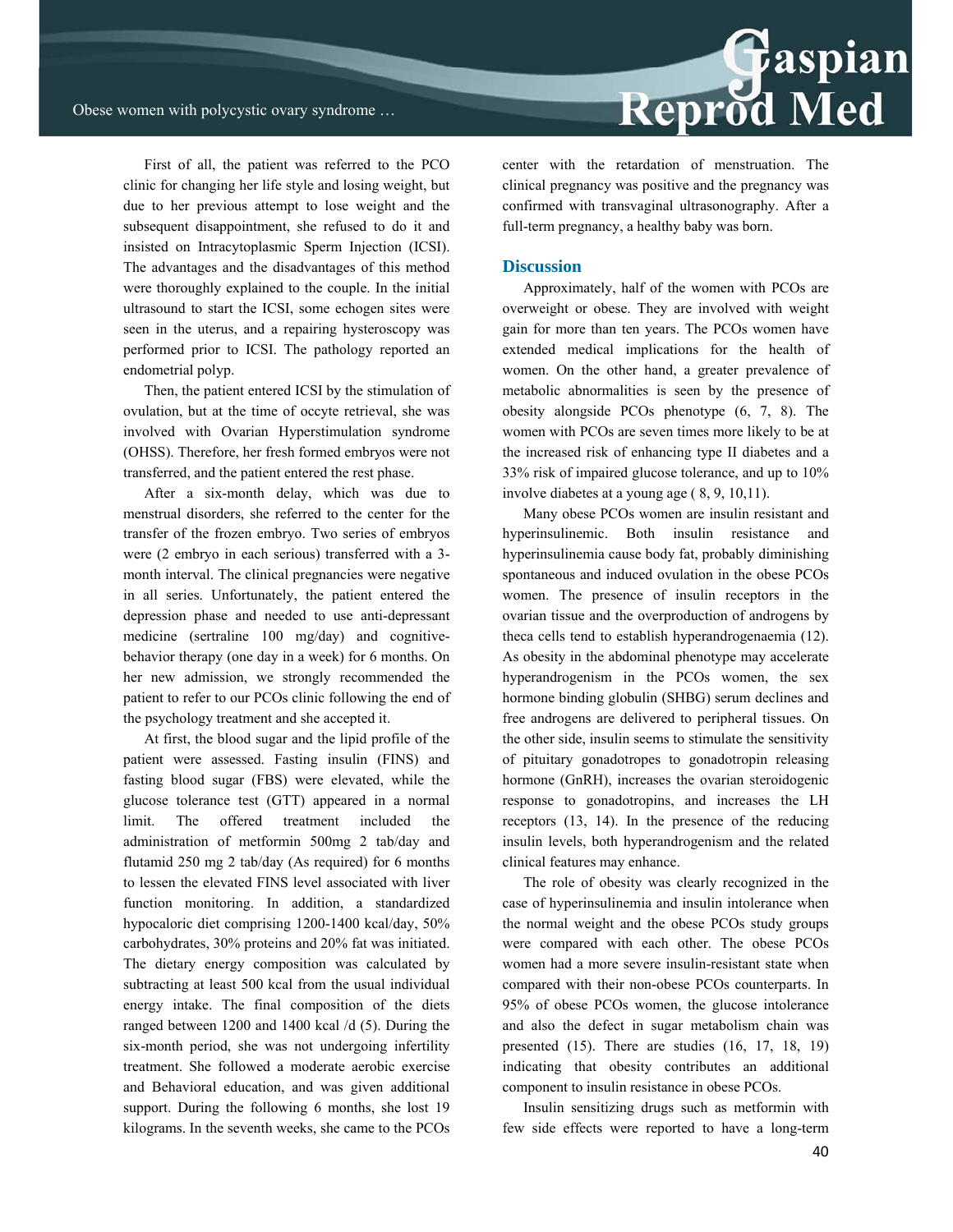safety data, and are inexpensive for PCOs patients. It lessens insulin intolerance, inhibits ovarian androgen production and also improves menstrual cycle in PCOs women (20, 21, 22).

Metformin, for instance, has proved to improve fertility in PCOs women (5, 23, 24). It can be used as a co-existent pre-diabetes, and diabetes mellitus even when lifestyle modification does not work (25). According to Toskani et al, insulin resistance is not associated with the amount or the quality of diet in PCOs women (26). For this reason, we administered metformin at the onset of hypocaloric diet as a weight loss component.

Weight loss through combining lifestyle modification with metformin as compared with metformin alone has many advocates (27). However, some studies indicated that metformin alone as compared with placebo had no effect on body mass index (BMI) values for PCOs women (28, 29).

Naderpoor et al. reported the effect of metformin on improving the lifestyle through weight management in women with PCOs (21). Lifestyle modification has been identified with reducing dietary fat intake to 25– 30% of the total calories (30), cognitive behavioral therapy and exercise, which can all affect the weight loss process. Moran et al. in a review article confirmed the benefits of diet and exercise on weight loss and demonstrated that lifestyle could definitely help us lose weight (31).

Obesity is associated with unfavorable assisted reproductive technology (ART) outcomes in the PCOs patients, particularly in the case of repeated implantation failure (32, 33). These failures anticipate subsequent psychological distress (34, 35). In the case of our patient, the pregnancy failed even after two attempts of transferring frozen embryos, and she consequently experienced a period of depression. Hence, we had to refer her to our center of fertility stress management for psychological treatment.

Junguim et al. reported that obese women with PCOs have less mature oocytes retrieved, lower fertilization rates, lower clinical pregnancy rates and also lower delivery rates than those with a BMI  $\leq$ 39 (36). Thus, given the impact of lifestyle on weight loss in our case, the quality of life in PCOs women should be regarded as a priority before proceeding with ART.

## **Conclusion**

Lifestyle improvement and the use of insulin sensitizer medicines for weight loss as two complementary options are recommended alongside ART.

Reprod Med

#### **Acknowledgements**

We hereby appreciate the patient for her cordial contribution during the phase of this study.

### **Conflict of interest**

None

## **References**

- 1. Teitelman M, Grotegut CA, Williams NN, Lewis JD. The impact of bariatric surgery on menstrual patterns. Obesity surgery. 2006 Nov;16(11):1457- 1463.
- 2. Moragianni VA, Jones SM, Ryley DA. The effect of body mass index on the outcomes of first assisted reproductive technology cycles. Fertility and sterility. 2012 Jul;98(1):102-108
- 3. Rittenberg V, Seshadri S, Sunkara SK, Sobaleva S, Oteng-Ntim E, El-Toukhy T. Effect of body mass index on IVF treatment outcome: an updated systematic review and meta-analysis. Reproductive biomedicine online. 2011 Oct;23(4):421-439
- 4. Barber TM, McCarthy MI, Franks S, Wass JA. Metabolic syndrome in polycystic ovary syndrome. Endokrynologia Polska. 2007 Jan-Feb;58(1):34-41
- 5. Amiri M, Golsorkhtabaramiri M, Esmaeilzadeh S, Ghofrani F, Bijani A, Ghorbani L, et al. Effect of Metformin and Flutamide on Anthropometric Indices and Laboratory Tests in Obese/Overweight PCOS Women under Hypocaloric Diet. Journal of reproduction  $&$  infertility. 2014 Oct; 15(4): 205-213.
- 6. Hart R, Doherty DA. The potential implications of a PCOS diagnosis on a woman's long-term health using data linkage. The Journal of clinical endocrinology and metabolism. 2015 Mar;100(3):911-9.
- 7. Teede HJ, Joham AE, Paul E, Moran LJ, Loxton D, Jolley D, et al. Longitudinal weight gain in women identified with polycystic ovary syndrome: results of an observational study in young women. Obesity. 2013 Aug;21(8):1526-1532.
- 8. Dahlgren E, Johansson S, Lindstedt G, et al. Women with polycystic ovary syndrome wedge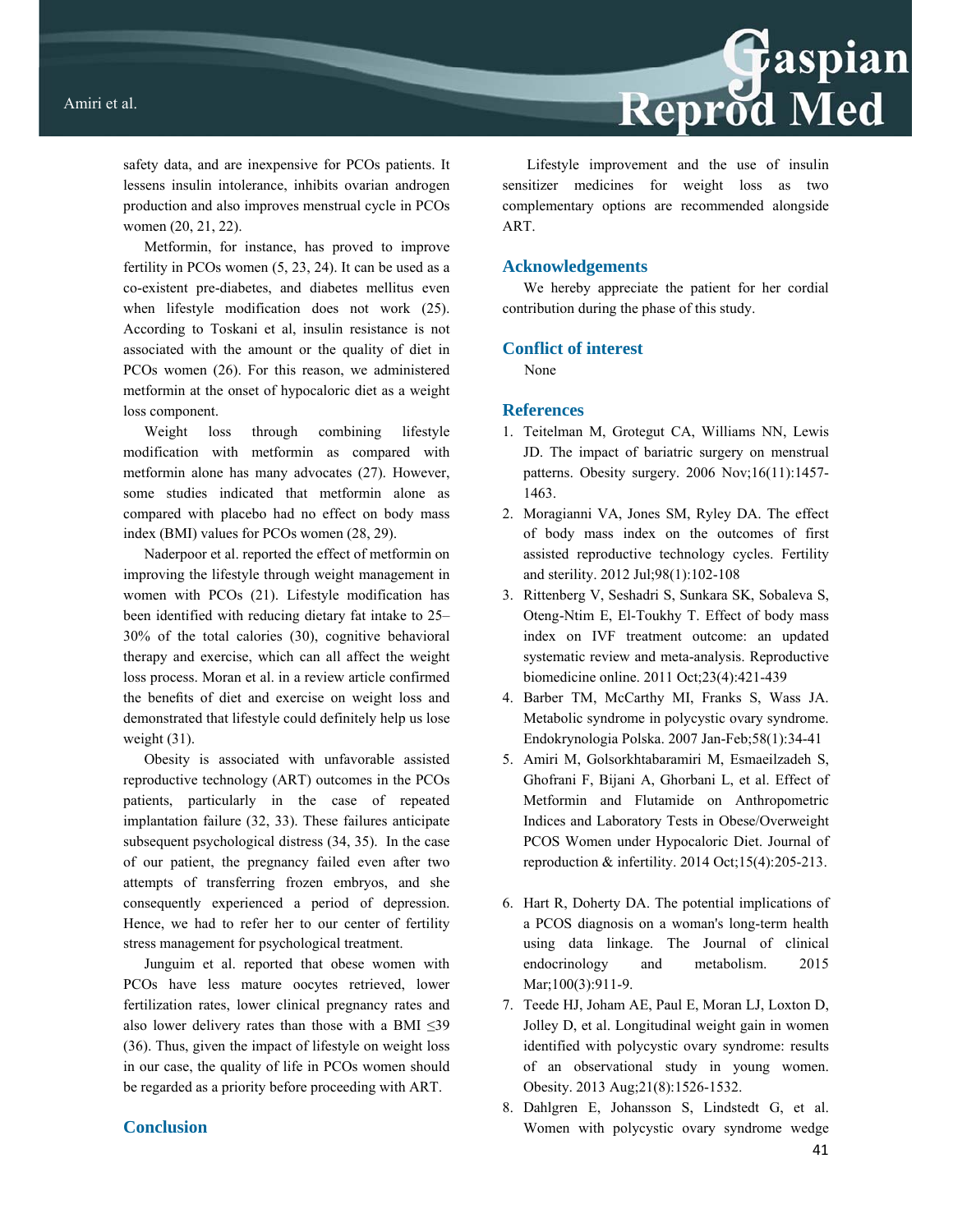resected in 1956 to 1965: a long-term follow-up focusing on natural history and circulating hormones. Fertil Steril. 1992;57:505–513.

- 9. Legro RS, Kunselman AR, Dodson WC, Dunaif A. Prevalence and predictors of risk for type 2 diabetes mellitus and impaired glucose tolerance in polycystic ovary syndrome: a prospective, controlled study in 254 affected women. J Clin Endocrinol Metab. 1999;84: 165–169
- 10. Ehrmann DA, Barnes RB, Rosenfield RL, Cavaghan MK, Imperial J. Prevalence of impaired glucose tolerance and diabetes in women with polycystic ovary syndrome. Diabetes Care. 1999;22:141–146.
- 11. Joham AE, Ranasinha S, Zoungas S, Moran L, Teede HJ. Gestationaldiabetes and type 2 diabetes in reproductive-agedwomenwith polycystic ovary syndrome. J Clin Endocrinol Metab 2014;99: E447–E452.
- 12. Dunaif A. Insulin resistance and the polycystic ovary syndrome: mechanism and implications for pathogenesis. Endocrine reviews. 1997 Dec;18(6):774-800.
- 13. Poretsky L, Cataldo NA, Rosenwaks Z, Giudice LC. The insulin-related ovarian regulatory system in health and disease. Endocrine reviews. 1999 Aug;20(4):535-582.
- 14. Teede HJ, Hutchison SK, Zoungas S. The management of insulin resistance in polycystic ovary syndrome. Trends Endocrinol Metab 2007;18:273–279.
- 15. Baldani DP, Skrgatic L, Ougouag R. Polycystic Ovary Syndrome: Important Underrecognised Cardiometabolic Risk Factor in Reproductive-Age Women. International journal of endocrinology. 2015;2015:786362.
- 16. Moran LJ, Norman RJ, Teede HJ. Metabolic risk in PCOS: phenotype and adiposity impact. Trends in endocrinology and metabolism: TEM. 2015 Mar; 26(3): 136-143.
- 17. Morin-Papunen LC, Vauhkonen I, Koivunen RM, Ruokonen A, Tapanainen JS. Insulin sensitivity, insulin secretion, and metabolic and hormonal parameters in healthy women and women with polycystic ovarian syndrome. Human reproduction. 2000 Jun;15(6):1266-1274.
- 18. Stepto NK, Cassar S, Joham AE, Hutchison SK, Harrison CL, Goldstein RF, Teede HJ. Women

with polycystic ovary syndrome have intrinsic insulin resistance on euglycaemic-hyperinsulaemic clamp. Hum Reprod 2013;28:777–784.

- 19. Ng M, Fleming T, Robinson M, Thomson B, Graetz N, Margono C, Mullany EC, Biryukov S, Abbafati C, Abera SF et al. Global, regional, and national prevalence of overweight and obesity in children and adults during 1980–2013: a systematic analysis for the Global Burden of Disease Study 2013. Lancet 2014;384:766–781..
- 20. Diamanti-Kandarakis E, Christakou CD, Kandaraki E, Economou FN. Metformin: an old medication of new fashion: evolving new molecular mechanisms and clinical implications in polycystic ovary syndrome. Eur J Endocrinol 2010; 162:193–212.
- 21. Naderpoor N, Shorakae S, de Courten B, Misso ML, Moran LJ, Teede HJ. Metformin and lifestyle modification in polycystic ovary syndrome: systematic review and meta-analysis. Human reproduction update.  $2015$  Sep-Oct; $21(5)$ :560-74. 22. Apovian CM, Aronne LJ, Bessesen DH, McDonnell ME, Murad MH, Pagotto U, Ryan DH, Still CD. Pharmacological management of obesity: an endocrine society clinical practice guideline. J Clin Endocrinol Metab 2015;100:342–362
- 23. Viollet B, Guigas B, Sanz Garcia N, Leclerc J, Foretz M, Andreelli F. Cellular and molecular mechanisms of metformin: an overview. Clin Sci (Lond) 2012; 122:253–270.
- 24. Teede H, Gibson-Helm M,NormanRJ, Boyle J. Polycystic ovary syndrome: perceptions and attitudes of women and primary health care physicians on features of PCOS and renaming the syndrome. J Clin Endocrinol Metab 2014;99:E107– E111.
- 25. Legro RS, Arslanian SA, Ehrmann DA, Hoeger KM, Murad MH, Pasquali R,Welt CK. Diagnosis and treatment of polycystic ovary syndrome: an Endocrine Society clinical practice guideline. J Clin Endocrinol Metab 2013;98:4565–4592.
- 26. Toscani MK, Mario FM, Radavelli-Bagatini S, Spritzer PM. Insulin resistance is not strictly associated with energy intake or dietary macronutrient composition in women with polycystic ovary syndrome. Nutrition research. 2011 Feb;31(2):97-103.
- 27. Nieuwenhuis-Ruifrok AE, Kuchenbecker WKH, Hoek A, Middleton P, Norman RJ. Insulin